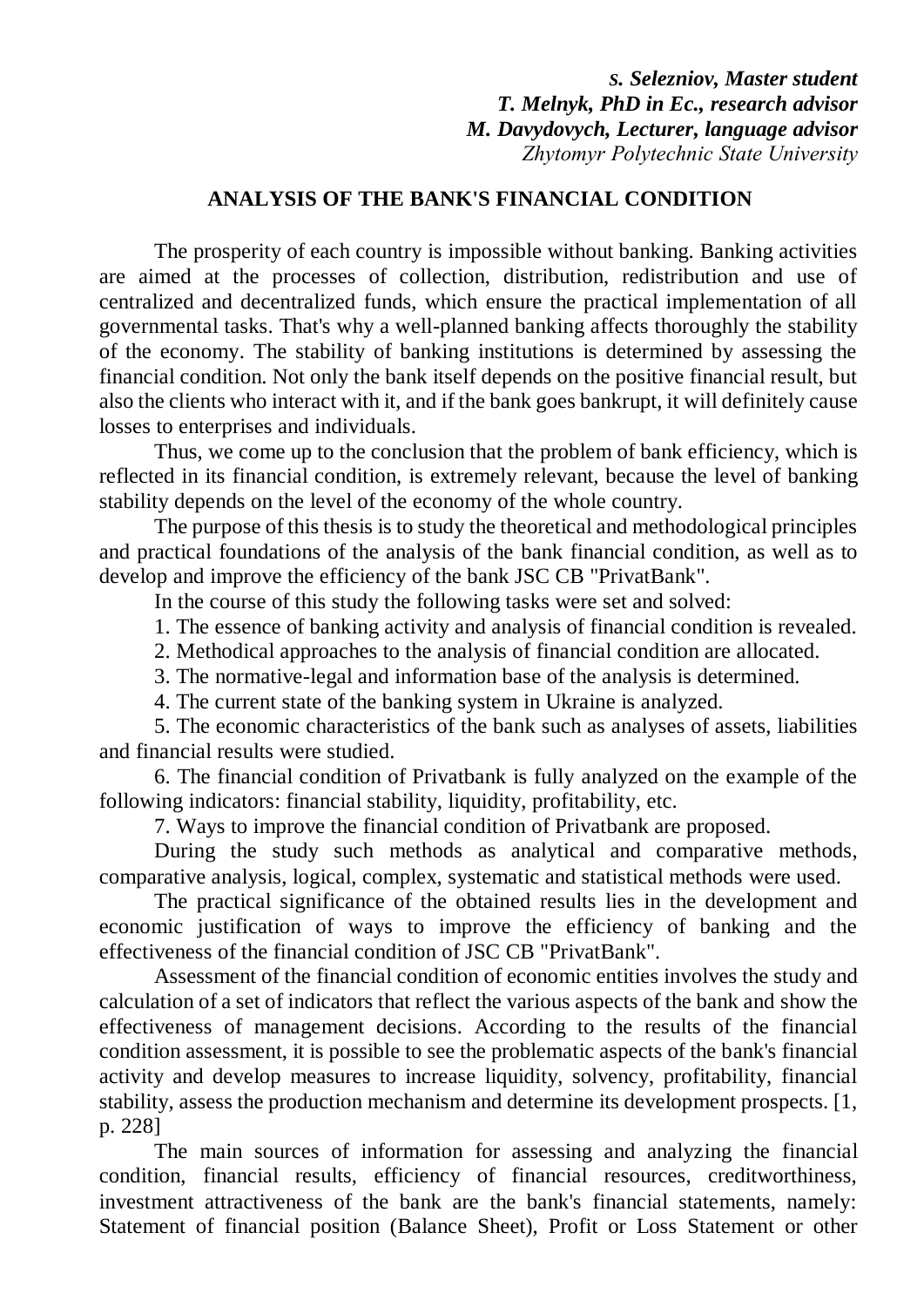comprehensive income, Statement of Cash Flows and Statement of Equity. Taking into account these documents, workers can complete a financial report.

Financial reporting is an important tool for managing financial processes and phenomena in the bank. The main basis for conducting financial analysis in the bank is the results of accounting, which can be represented as a continuous unified process of accounting for business transactions on the state of assets and liabilities of the bank. The correctness and clarity of financial reporting is a way to effective financial analysis and optimization of management decisions.

Thus, financial statements prepared according to generally accepted standards provide a typical list of information about the bank's activities, meet the needs of most users and provide certain opportunities to conduct financial analysis and provide objective forecasts. [2, p. 30]

In order to analyze the financial condition of the bank in Ukraine, we took into account a system of certain coefficients that characterize the activities of the bank. In world practice, the rating system for assessing the financial condition of the bank is mostly used. The most common method used to analyze the financial condition of the bank is the analysis using financial ratios, which consists of four main blocks: 1) assessment of capital adequacy (financial stability); 2) calculation of liquidity; 3) assessment of business activity; 4) assessment of profitability. [3, p. 221]

The domestic scientific community offers different approaches to diagnosing the financial condition of banks. Prymostka L.O. gives off the following characteristics of the methodology: determining the main indicators of banks (quantitative indicators, assets, liabilities); Structural components of banks' loan portfolio; Quarterly dynamics of banks' income and expenses. [4]. Opinion of Samorodov B.V. : Study of the outflow of deposits attracted by banks from legal entities and individuals; indicators of capital and assets of banks; formed reserves of banks; the ratio of assets and liabilities of banks; currency component of banks' assets and liabilities; loans issued to legal entities and individuals; the ratio of funds raised from individuals and legal entities. [5]

International Financial Reporting Standards (IFRSs) are standards and interpretations issued by the International Accounting Standards Board (IASB) [7]. They cover: International Financial Reporting Standards, International Accounting Standards, Interpretation of KTMFZ, Interpretation of the PKT.

Financial statements are prepared by the financial and economic service of the entity, because according to IFRS 1, the responsibility for the preparation and submission of reports lies with the governing body of the company. In accordance with the standards, the company's financial statements should include: balance sheet, statement of financial performance (income statement), statement of changes in cash, statement of changes in equity, explanatory note and accounting policies. [6, p. 5]

Taking into account theoretical material and after the practical analyses of the dynamics of assets of JSC CB "PrivatBank" during 2018-2020, the following conclusions were made: firstly, the total number of assets compared from 2018 to 2020 increased by 104,477 thousand UAH or 37.58%. The reason for this increase is the increase in investment securities at fair value through other comprehensive income by UAH 39,897 thousand or 50.31%; also significantly affected the growth of investment securities at fair value through profit, which increased by UAH 14,506 thousand or 16.82% and current tax assets by UAH 6,476 thousand or 35 times.